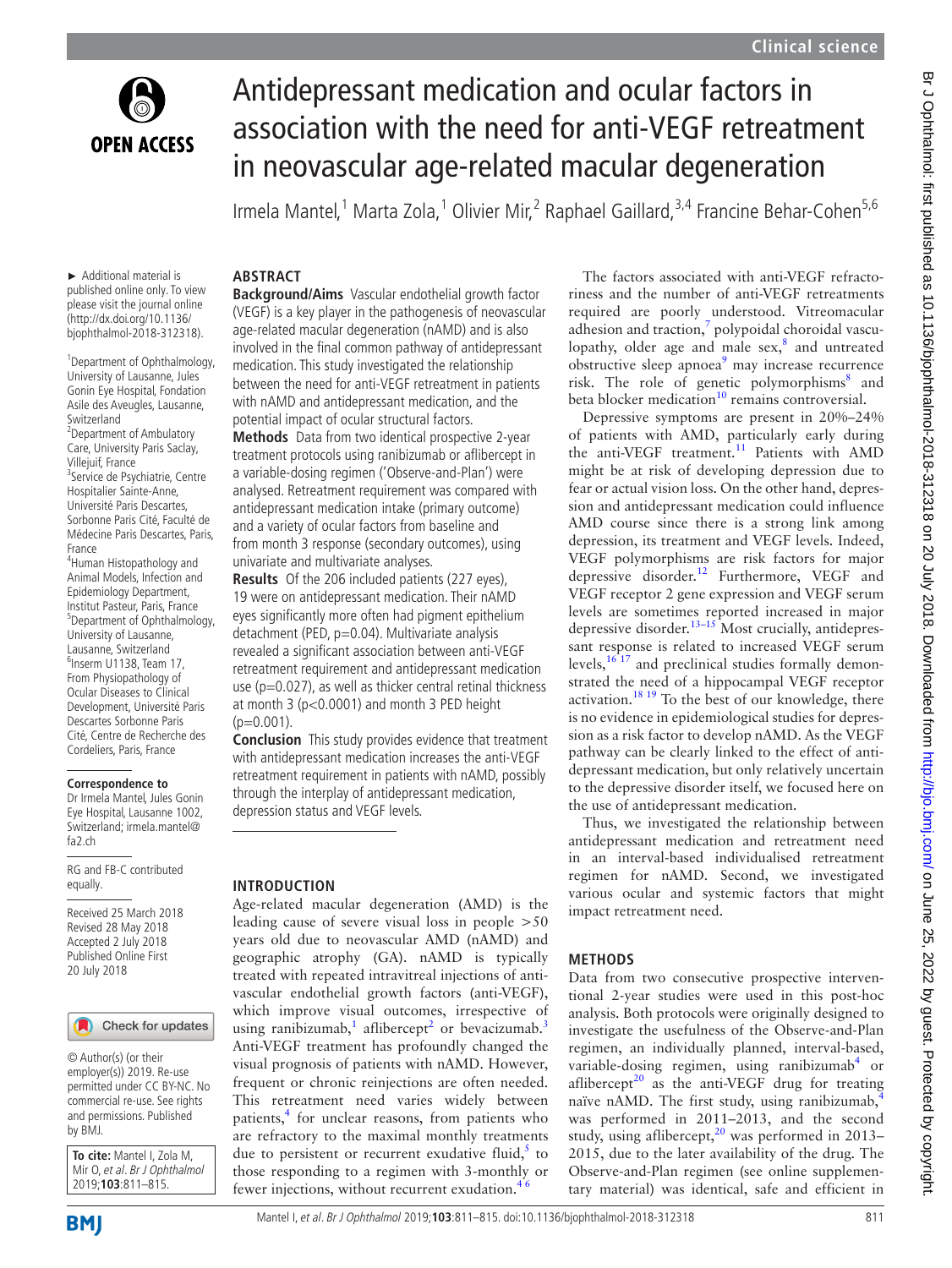both studies. Only eyes that had completed the 2-year study protocol were included in the present study.

## **Data collection and image analysis**

The following baseline data were collected: age, sex, weight, height, history of arterial hypertension, cardiovascular disorders, smoking, medication, in particular antidepressant medication, and the best corrected visual acuity (BCVA) on the ETDRS chart. Information about the depression status was not available.

Imaging data were collected from the baseline multimodal imaging, including colour fundus photography (Topcon TRC-50IX, Tokyo, Japan), fundus autofluorescence, fluorescein angiography and indocyanine green angiography using a Topcon TRC-50IX or the Heidelberg Retina Angiograph (Heidelberg Engineering, Heidelberg, Germany), and spectral domain optical coherence tomography (SD-OCT). The SD-OCT parameters included automatic measurements of the central retinal thickness (CRT), the presence/absence of intraretinal cysts, the presence/ absence of subretinal fluid, the presence and thickness of the subretinal tissue complex, the presence and height of pigment epithelium detachment (PED; measured vertical to the Bruch membrane, 1:1  $\mu$ m mode), the subfoveal choroidal thickness, the presence of an epiretinal membrane, and the presence of vitreomacular adhesion (or traction). Multimodal imaging parameters included choroidal neovascular membrane (CNV) type and size (measured in disc areas), the presence of soft drusen (determined from colour photography), the presence of reticular pseudodrusen (determined by infrared and autofluorescence) and the presence of GA (defined as a dark zone on fundus autofluorescence, increased visibility of the choroidal vessels on fluorescein angiography or colour photography, a sharply demarcated area with higher reflectivity of the choroid on SD-OCT, and an absent retinal pigment epithelium line). The minimum diameter of the GA was 250 µm.

The anti-VEGF drug administered and the number of injections given according to the Observe-and-Plan regimen over the 2-year period were recorded. The 3-month follow-up parameters were collected and included CRT on SD-OCT, the presence/ absence of intraretinal cysts, the presence/absence of subretinal fluid, and the PED height on SD-OCT.

The study-specific characteristics were grouped together, as they were invariably linked. The first study used ranibizumab for the Observe-and-Plan regimen, the Cirrus SD-OCT (512x126; Carl Zeiss Meditec, Oberkochen, Germany) with investigator team 1, while the second study used aflibercept for the Observeand-Plan regimen, the Heidelberg Spectralis SD-OCT (6 mm, 49 lines; Heidelberg Engineering, Germany) with investigator team 2. The same SD-OCT machine was used for each eye throughout the respective studies. Therefore, the 'study' parameter included the drug used, the decision-making team and the SD-OCT machine employed.

The primary outcome measure was the influence of antidepressant medication on the CNV and the need for retreatment with anti-VEGF. The secondary outcome measures were various potential factors associated with the retreatment need (number of injections), according to univariate and multivariate analyses.

## **Statistical analysis**

Descriptive statistics were performed, and univariate and multivariate analyses were used to identify risk factors associated with the number of anti-VEGF injections required over the 2-year treatment protocol. Univariate analyses involved Pearson's correlation and analysis of variance for continuous and

categorical variables, respectively. Stepwise multivariate linear regression analysis was performed with the number of anti-VEGF injections as the dependent variable and factors with a p value <0.2 in the univariate analysis. The presence of intraretinal or subretinal fluid at month 3 was excluded from multivariate analysis, as these directly influence the number of the injections, by definition.

For data analysis, a Microsoft Excel V.2010 spreadsheet and JMP software for Windows (V.8.0.1, SAS Institute, Cary, North Carolina, USA) were used. A two-tailed p value of  $\leq 0.05$  was considered to indicate statistically significant differences.

## **Results**

One hundred and eighty-six patients (205 eyes) completed the 2 years of the two prospective Observe-and-Plan trials and were included in this post-hoc analysis. The mean age of these patients was 79.6 ( $\pm$ 7.1) years and 68.1% were female. Visual acuity improved from  $60.6$  ( $\pm 16.6$ ) ETDRS letters, at baseline, by 8.8 ( $\pm$ 10.3), 9.3 ( $\pm$ 11.9) and 7.7 ( $\pm$ 14.6) letters by months 3, 12 and 24, respectively. A mean of 14.1 ( $\pm$ 5.9) injections of either ranibizumab (105 eyes, 51.2%) or aflibercept (100 eyes, 48.8%) was used.

Nineteen patients (19 eyes, 9.3%) used antidepressant medication. The type of antidepressant was a selective serotonine reuptake inhibitor in 14 cases, and a norepinephrine/serotonine reuptake inhibitor in 5 cases. Patients with antidepressant medication showed a statistically significantly higher proportion of PED  $\geq$ 200 µm (p=0.01), were more often smokers (p=0.006) and less often had the right eye affected  $(p=0.04)$ . They also required non-significantly more retreatment (mean number of injections: 16.0 ( $\pm$ 6.06)) than patients without antidepressant medication (mean number of injections: 13.8 ( $\pm$ 5.8)) (p=0.12). The baseline and treatment characteristics of the antidepressant medication group are summarised in [online supplementary table](https://dx.doi.org/10.1136/bjophthalmol-2018-312318) [1.](https://dx.doi.org/10.1136/bjophthalmol-2018-312318)

The need for retreatment (number of injections over the 2-year study period) was analysed for various potential ocular and systemic factors. Univariate analysis showed significant association between the need for injections and increased PED height  $(p=0.0001)$  and CRT ( $p=0.02$ , corrected for the OCT machine used) at baseline. Furthermore, injection need was associated with the presence of subretinal (p<0.0001) or intraretinal fluid (p=0.001), the PED height (p<0.0001), the CRT (p<0.0001, corrected for OCT machine) at month 3, and the study type (drug, OCT machine and investigation team; p=0.01). These baseline and month 3 parameters were included in multivariate analysis (except for the presence of month 3 subretinal/intraretinal fluid, as described earlier). Additionally, the amount of subretinal fluid at baseline ( $p=0.10$ ), the presence of depigmentation at baseline ( $p=0.06$ ), body mass index ( $p=0.12$ ) and the use of antidepressant medication  $(p=0.12)$  were included.

A summary is given in [table](#page-2-0) 1. The full version of the univariate analysis is available as [online supplementary table 2,](https://dx.doi.org/10.1136/bjophthalmol-2018-312318) also including the results with p value  $>0.2$  for the following parameters: age, sex, eye, BCVA, the angiographic CNV type, the CNV size, intraretinal cysts, subretinal tissue complex, choroidal thickness, reticular pseudodrusen, soft drusen, hyperpigmentation, GA, epiretinal membrane and vitreomacular adhesion at baseline, BCVA and BCVA change at month 3, CRT change at month 3, arterial hypertension, cardiovascular discorders, and smoking history.

The multivariate analysis with the above-mentioned parameters led to a final significant model  $(R^2=0.22, p=0.001)$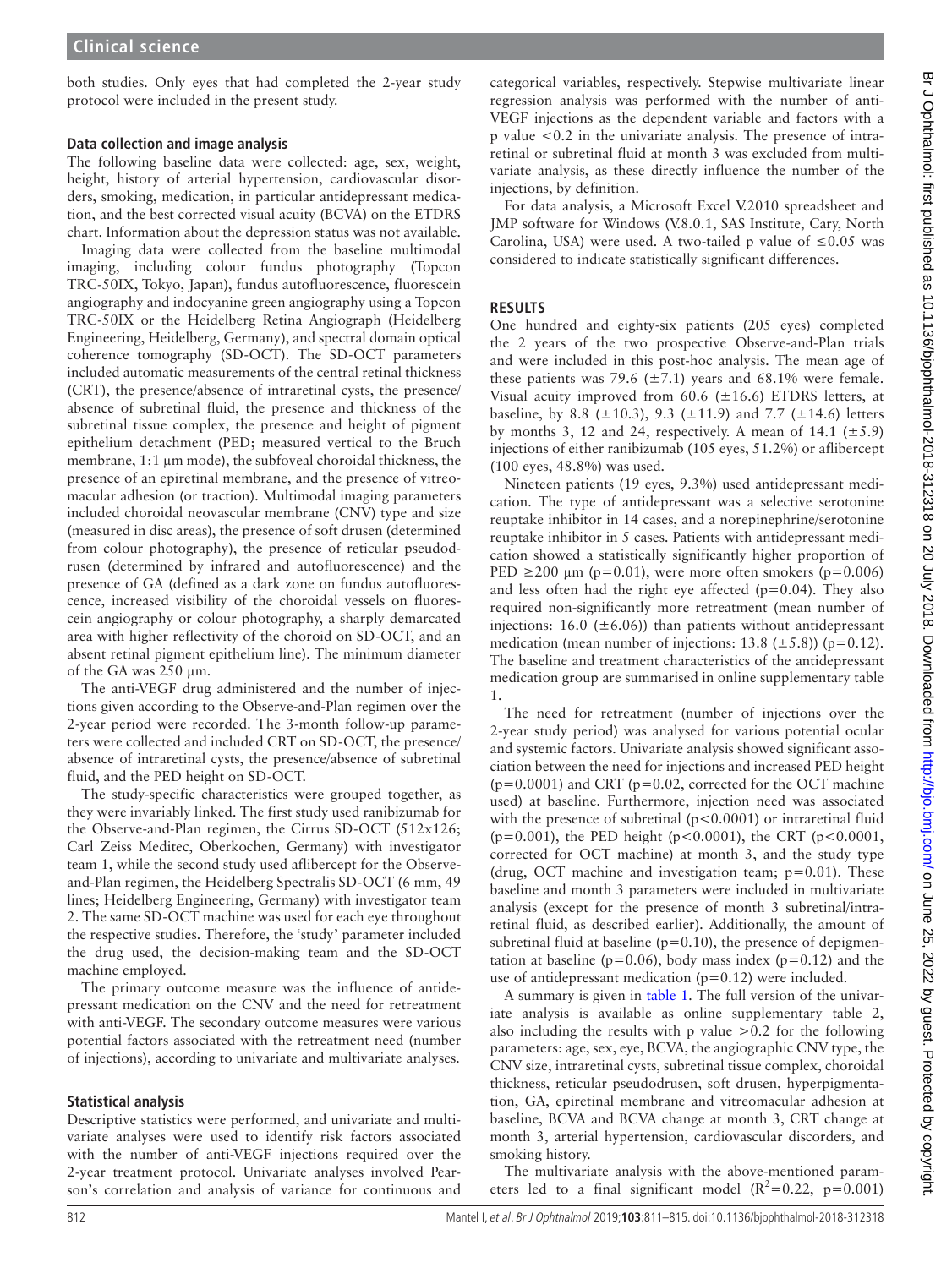<span id="page-2-0"></span>**Table 1** Summary of the most significant results in univariate analysis of the association of ocular and systemic factors with the number of anti-VEGF injections required over 2 years of Observe-and-Plan, an interval-based variable-dosing regimen for neovascular agerelated macular degeneration

|                                                             |     | Mean number<br>of anti-VEGF<br>injections |                             |
|-------------------------------------------------------------|-----|-------------------------------------------|-----------------------------|
| <b>Factors</b>                                              | n   | Mean±SD                                   | <b>P</b> values             |
| <b>Overall</b>                                              | 205 | $14.1 \pm 5.9$                            |                             |
| Quartiles                                                   | 205 | 10/14/18                                  |                             |
| Ocular baseline characteristics                             |     |                                           |                             |
| RPE detachment baseline                                     |     |                                           |                             |
| Present $\geq$ 200 µm height                                | 57  | $15.4 \pm 0.8$                            | 0.054                       |
| Absent or <200 µm height                                    | 148 | $13.6 \pm 0.5$                            |                             |
| Per 10 µm thickness increase                                | 205 | $0.09 + 0.00$<br>$(r=0.27)$               | $0.0001*$                   |
| <b>CRT</b> baseline                                         |     |                                           |                             |
| Per 10 µm thickness<br>(corrected for study/SD-OCT machine) | 205 | $0.10 + 0.003$<br>$(r=0.22)$              | $0.002*$<br>$(0.02^*)$      |
| Subretinal fluid                                            |     |                                           |                             |
| Present                                                     | 18  | $14.5 + 0.46$                             | 0.17                        |
| Absent                                                      | 46  | $13.1 \pm 0.86$                           |                             |
| Missing data                                                | 1   |                                           |                             |
| Per 10 µm thickness increase                                | 204 | $0.07 + 0.004$<br>$(r=0.12)$              | 0.10                        |
| Depigmentation                                              |     |                                           |                             |
| Present                                                     | 109 | $13.3 \pm 0.56$                           | 0.06                        |
| Absent                                                      | 89  | $14.9 + 0.62$                             |                             |
| Ocular follow-up characteristics                            |     |                                           |                             |
| Study                                                       |     |                                           |                             |
| Aflibercept/OCT Spectralis /team 2                          | 100 | $15.2 + 0.58$                             | $0.01*$                     |
| Ranibizumab/OCT Cirrus/team 1                               | 105 | $13.1 \pm 0.56$                           |                             |
| Type of fluid at month 3                                    |     |                                           |                             |
| Subretinal+intraretinal fluid                               | 25  | $19.5 \pm 1.04$                           |                             |
| Subretinal fluid only                                       | 25  | $16.9 + 1.04$                             |                             |
| Intraretinal fluid only                                     | 91  | $14.1 \pm 0.55$                           | ${<}0.0001*$                |
| No subretinal or intraretinal fluid                         | 64  | $11.0 + 0.65$                             |                             |
| Subretinal fluid at month 3                                 |     |                                           |                             |
| Present                                                     | 50  | $18.2 + 0.76$                             | ${<}0.0001*$                |
| Absent                                                      | 155 | $12.8 + 0.43$                             |                             |
| Intraretinal fluid at month 3                               |     |                                           |                             |
| Present                                                     | 116 | $15.3 + 0.53$                             |                             |
| Absent                                                      | 89  | $12.6 \pm 0.61$                           | $0.001*$                    |
| RPE detachment at month 3                                   |     |                                           |                             |
| Per 10 µm thickness                                         | 205 | $0.12{\pm}0.003$<br>$(r=0.27)$            | ${<}0.0001*$                |
| CRT at month 3                                              |     |                                           |                             |
| Per 10 um thickness<br>(corrected for study/OCT machine)    | 205 | $0.36 + 0.006$<br>(r=0.38)                | $<$ 0.0001*<br>$(<0.0001*)$ |
| <b>Systemic characteristics</b>                             |     |                                           |                             |
| BMI ( $\text{kg/m}^2$ )                                     |     |                                           |                             |
| Per unit                                                    | 189 | $-0.13 + 0.09$<br>$(r=-0.11)$             | 0.12                        |
| Antidepressant medication                                   |     |                                           |                             |
| Yes                                                         | 19  | $13.8 \pm 0.43$                           |                             |
| No                                                          | 184 | $16.0 \pm 1.33$                           | 0.12                        |
| Missing data                                                | 2   |                                           |                             |

 $*P<0.05$ 

Anti-VEGF, antivascular endothelial growth factor; BMI, body mass index; CRT, central retinal thickness; RPE, retinal pigment epithelium; SD-OCT, spectral domain optical coherence tomography.

<span id="page-2-1"></span>**Table 2** Multivariate regression analysis to identify factors associated with the number of injections needed during 2 years of anti-VEGF treatment for neovascular age-related macular degeneration

|                             | <b>Unstandardised</b> |             |
|-----------------------------|-----------------------|-------------|
| <b>Characteristics</b>      | coefficient (SE)      | P values    |
| CRT at month 3              | 0.03(0.007)           | $< 0.0001*$ |
| PED at month 3              | 0.009(0.003)          | $0.0014*$   |
| Antidepressant medication   | 1.50(0.67)            | $0.027*$    |
| BMI                         | $-0.13(0.08)$         | 0.11        |
| Study/drug type/OCT machine | 0.45(0.40)            | 0.26        |

Anti-VEGF, antivascular endothelial growth factor; BMI, body mass index; CRT, central retinal thickness; PED, pigment epithelium detachment; OCT, optical coherence tomography.

that included month 3 CRT (corrected for the OCT machine/ study,  $p < 0.0001$ ), month 3 PED height ( $p = 0.0014$ ) and the intake of antidepressant medication ( $p=0.027$ ) ([table](#page-2-1) 2).

## **Discussion**

We here investigated systemic and ocular anatomical factors associated with the variable need for anti-VEGF retreatment. Multivariate analysis showed a significant association of the anti-VEGF retreatment need with antidepressant medication, month 3 CRT and month 3 PED height. The role of antidepressant medication was not significant in the univariate analysis, probably because of major differences in the groups [\(online](https://dx.doi.org/10.1136/bjophthalmol-2018-312318) [supplementary table 1\)](https://dx.doi.org/10.1136/bjophthalmol-2018-312318).

Previous reports have described a strong relationship between antidepressant response and VEGF, and its receptor activation in the hippocampus.<sup>16–18</sup> Patients with major depressive disorder, presumably on antidepressant treatment, show higher serum VEGF levels.[21 22](#page-4-1) Since choroidal neovessels are directly in contact with the serum and since the retina is part of the central nervous system, we hypothesised that a depression and/or antidepressant-related VEGF increase might influence exudative activity in nAMD and increase the anti-VEGF treatment need. A higher anti-VEGF treatment need was associated with antidepressant medication use, despite the few patients on antidepressant medication (n=19, 9.3% of eyes) in our multivariate analysis ( $p=0.027$ ).

This finding is new, but is consistent with those of previous reports. VEGF serum levels and gene expression are implicated in major depressive disorder.<sup>13-15</sup> Preclinical research has conclusively demonstrated the pivotal role of VEGF in antidepressant treatment. VEGF expression is induced by numerous classes of antidepressants, $16$  and VEGF signalling through the Flk-1 receptor is required for both antidepressant-induced cell proliferation and for an antidepressant behavioural response.<sup>[16](#page-3-12)</sup> Greene *et al*[18](#page-3-13) confirmed that the antidepressant effect of fluoxetine in rats could be blocked by pharmacological inhibition of VEGF receptor signalling. Furthermore, chronic fluoxetine administration increased VEGF expression in both hippocampal neurons and endothelial cells.[18](#page-3-13) Lee *et al*[19](#page-4-2) also showed that specific knockdown of VEGF in hippocampal dentate gyrus cells inhibited antidepressant-like behaviour in mice. The antidepressant effect of regular exercise in chronically stressed mice is also VEGF-mediated and could be abrogated by an inhibitor of the VEGF receptor Flk-1.<sup>[17](#page-3-14)</sup>

Moreover, a clinical pilot study by Ibrahim *et al*<sup>[21](#page-4-1)</sup> reported that the antidepressant effect of sleep deprivation in patients with major depressive disorder correlated with increasing VEGF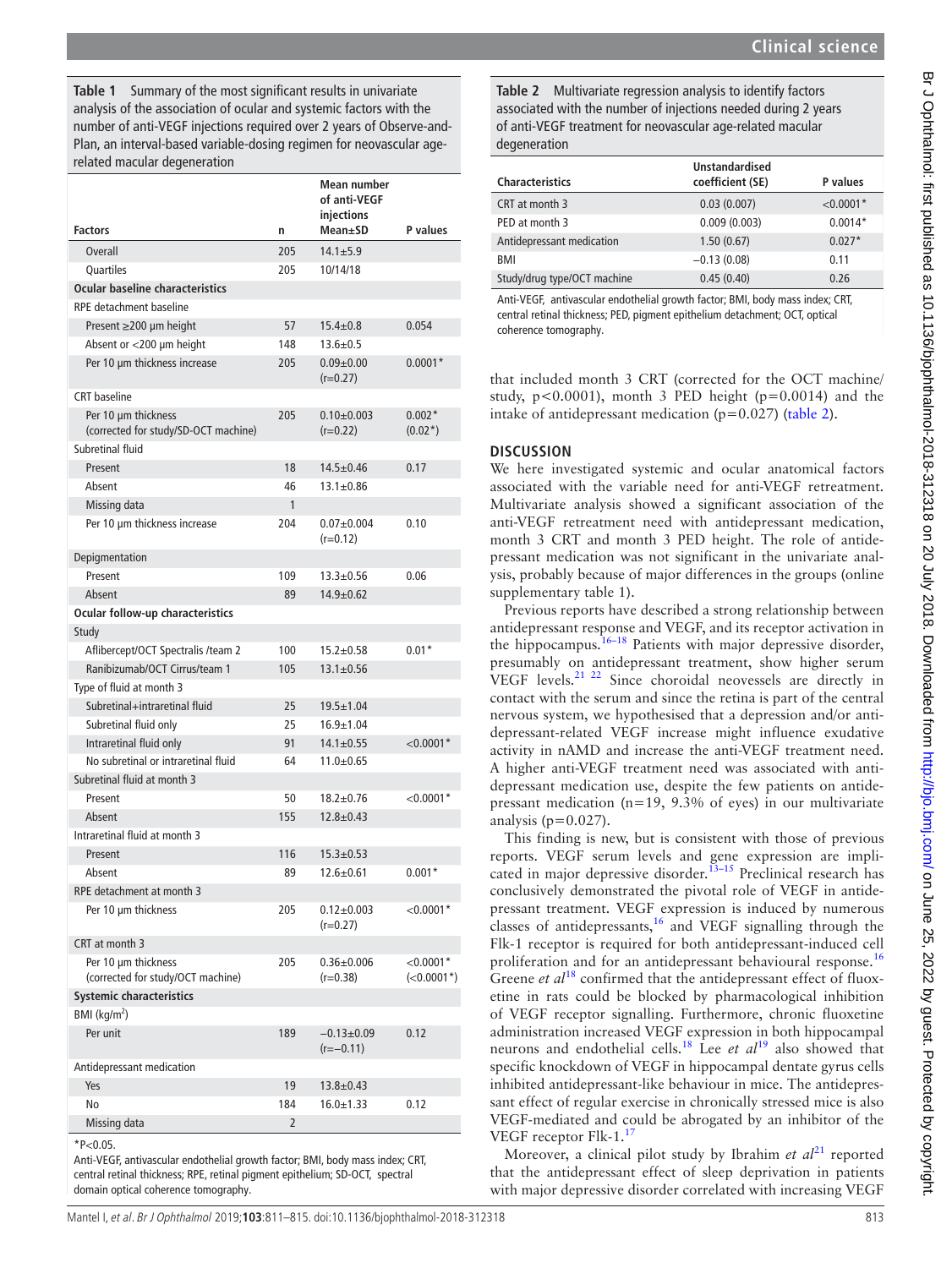## **Clinical science**

levels. In a prospective controlled trial using duloxetine as antidepressant medication, circulating VEGF levels increased in the early responder group, but decreased in the early non-responder group.<sup>[22](#page-4-3)</sup> The antidepressant effect appears to be mediated by hippocampal VEGF receptors.<sup>16-18</sup>

In nAMD, local VEGF production induces choroidal neovascular growth and exudation. Exudative signs are used as the retreatment criterion. The critical VEGF concentration might be reached earlier by increased circulating VEGF or locally produced VEGF due to antidepressant exposure. This might lead to a greater number of injections per time period.

However, in terms of visual function, there was no difference between patients on antidepressant medication or not [\(online](https://dx.doi.org/10.1136/bjophthalmol-2018-312318)  [supplementary table 1](https://dx.doi.org/10.1136/bjophthalmol-2018-312318)). Apparently, the influence of antidepressant medication on the VEGF pathway can be effectively compensated by the eye-specific adjustment of the retreatment frequency according to the exudative signs.

Additionally, our results implicated the CRT and the PED height at month 3. A thicker retina is usually associated with the presence of fluid and a greater retreatment need, although not directly linked to the retreatment protocol. PED is found in a high percentage of refractory  $nAMD.<sup>23</sup>$ 

The factors identified in this study explain only some of the treatment need variability. Our multifactorial model, although statistically significant, remains incomplete  $(R^2=0.22)$ , implicating other as yet unidentified factors.

Previously described factors, such as vitreomacular adhesion and traction,<sup>7</sup> older age, and male sex, ${}^{8}$  were not confirmed in our study. Polypoidal choroidal vasculopathy, reported to increase the need for retreatment,<sup>8</sup> was not included in our study. Additionally, we did not include sufficient information on obstructive sleep apnoea<sup>[9](#page-3-7)</sup> or genetic polymorphisms for analysis.<sup>[8](#page-3-6)</sup>

Recently, we found that macular atrophy was more frequent in patients needing fewer injections.<sup>24</sup> This suggests a change during the treatment course, from the pure neovascular form to some atrophic changes, occurring with reduced VEGF production and a lower retreatment need. However, the presence of GA at baseline was not associated with the treatment requirement.

Interestingly, the anti-VEGF drug (aflibercept or ranibizumab) did not influence the number of treatment sessions. However, this parameter was invariably linked to the study, the team and the OCT machine used, and these grouped parameters were associated with an increased treatment need in the study using aflibercept and the Spectralis SD-OCT, perhaps due to the high sensitivity of the Heidelberg Spectralis. The parameter per se lost significance in the multivariate model.

The study was limited in that it was not prospectively designed. We compensated for using different OCT machines by using the study team/anti-VEGF drug/OCT machine parameter for analysis correction. Few patients were on antidepressant medication, and current psychiatric diagnosis and depression intensity were unknown.

In conclusion, this study provided evidence that antidepressant medication influences anti-VEGF treatment requirement in patients with nAMD, possibly via the pro-VEGF effect of the medication, and/or depression status. Because AMD is frequently associated with depressive symptoms and thus potentially with antidepressant therapy, $11$  further studies are needed to confirm the role of antidepressants in the management of patients with nAMD. Furthermore, we described the presence and height of PED and a thicker CRT as factors predicting higher anti-VEGF treatment requirements in nAMD. Additional factors, both systemic and ocular, that may explain the major differences in anti-VEGF treatment requirement between individuals/eyes with nAMD should be identified.

**Contributors** All authors have significantly contributed to the study and the manuscript. IM: study concept, data acquisition, statistical analysis, manuscript writing. MZ: data acquisition and manuscript writing. OM: pharmacological expertise, manuscript review. RG: study concept, psychiatric expertise, manuscript review. FB-C: study concept, manuscript review.

**Funding** The authors have not declared a specific grant for this research from any funding agency in the public, commercial or not-for-profit sectors.

**Competing interests** IM has served as a consultant and/or speaker for Novartis, Bayer and Allergan, and has received writing support for an independent article from Novartis. OM has acted as consultant for Amgen, AstraZeneca, Bristol-Myers Squibb, Eli Lilly, Merck, Novartis, Pfizer, Roche and Servier. RG has received compensation as a member of the scientific advisory board of Janssen, Lundbeck, Roche and Takeda. He has served as consultant and/or speaker for AstraZeneca, Pierre Fabre, Lilly, Otsuka, Sanofi and Servier and received compensation, and he has received research support from Servier.

#### **Patient consent** Obtained.

**Ethics approval** The study was approved by the local ethics committee (Ethics Committee Vaud, Switzerland) and was performed according to the ethical standards set by the Declaration of Helsinki.

**Provenance and peer review** Not commissioned; externally peer reviewed.

**Open access** This is an Open Access article distributed in accordance with the Creative Commons Attribution Non Commercial (CC BY-NC 4.0) license, which permits others to distribute, remix, adapt, build upon this work non-commercially, and license their derivative works on different terms, provided the original work is properly cited and the use is non-commercial. See: [http://creativecommons.org/](http://creativecommons.org/licenses/by-nc/4.0/) [licenses/by-nc/4.0/](http://creativecommons.org/licenses/by-nc/4.0/)

#### **References**

- <span id="page-3-0"></span>1 Brown DM, Kaiser PK, Michels M, et al. Ranibizumab versus verteporfin for neovascular age-related macular degeneration. [N Engl J Med](http://dx.doi.org/10.1056/NEJMoa062655) 2006;355:1432-44.
- <span id="page-3-1"></span>2 Heier JS, Brown DM, Chong V, et al. Intravitreal aflibercept (VEGF trap-eye) in wet age-related macular degeneration. [Ophthalmology](http://dx.doi.org/10.1016/j.ophtha.2012.09.006) 2012;119:2537-48.
- <span id="page-3-2"></span>3 CATT Research Group, Martin DF, Maguire MG, et al. Ranibizumab and bevacizumab for neovascular age-related macular degeneration. [N Engl J Med](http://dx.doi.org/10.1056/NEJMoa1102673) 2011;364:1897-908.
- <span id="page-3-3"></span>4 Mantel I, Niderprim SA, Gianniou C, et al. Reducing the clinical burden of ranibizumab treatment for neovascular age-related macular degeneration using an individually planned regimen. [Br J Ophthalmol](http://dx.doi.org/10.1136/bjophthalmol-2013-304556) 2014;98:1192-6.
- <span id="page-3-4"></span>5 Gianniou C, Dirani A, Jang L, et al. Refractory intraretinal or subretinal fluid in neovascular age-related macular degeneration treated with intravitreal ranizubimab: functional and structural outcome. [Retina](http://dx.doi.org/10.1097/IAE.0000000000000465) 2015;35:1195–201.
- 6 Inoue M, Yamane S, Sato S, et al. Comparison of time to retreatment and visual function between ranibizumab and aflibercept in age-related macular degeneration. [Am J Ophthalmol](http://dx.doi.org/10.1016/j.ajo.2016.06.021) 2016;169:95–103.
- <span id="page-3-5"></span>7 Ciulla TA, Cuilla TA, Ying GS, et al. Influence of the vitreomacular interface on treatment outcomes in the comparison of age-related macular degeneration treatments trials. [Ophthalmology](http://dx.doi.org/10.1016/j.ophtha.2015.02.031) 2015;122:1203–11.
- <span id="page-3-6"></span>8 Kuroda Y, Yamashiro K, Miyake M, et al. Factors associated with recurrence of agerelated macular degeneration after anti-vascular endothelial growth factor treatment: a retrospective cohort study. [Ophthalmology](http://dx.doi.org/10.1016/j.ophtha.2015.06.053) 2015;122:2303-10.
- <span id="page-3-7"></span>9 Schaal S, Sherman MP, Nesmith B, et al. Untreated obstructive sleep apnea hinders response to bevacizumab in age-related macular degeneration. [Retina](http://dx.doi.org/10.1097/IAE.0000000000000981) 2016;36:791–7.
- <span id="page-3-8"></span>10 Traband A, Shaffer JA, VanderBeek BL. Systemic beta-blockers in neovascular agerelated macular degeneration. [Retina](http://dx.doi.org/10.1097/IAE.0000000000001226) 2017;37:41–6.
- <span id="page-3-9"></span>11 Senra H, Balaskas K, Mahmoodi N, et al. Experience of Anti-VEGF treatment and clinical levels of depression and anxiety in patients with wet age-related macular degeneration. [Am J Ophthalmol](http://dx.doi.org/10.1016/j.ajo.2017.03.005) 2017;177:213–24.
- <span id="page-3-10"></span>12 Xie T, Stathopoulou MG, de Andrés F, et al. VEGF-related polymorphisms identified by GWAS and risk for major depression. [Transl Psychiatry](http://dx.doi.org/10.1038/tp.2017.36) 2017;7:e1055.
- <span id="page-3-11"></span>13 Iga J, Ueno S, Yamauchi K, et al. Gene expression and association analysis of vascular endothelial growth factor in major depressive disorder. Prog Neuropsychopharmacol [Biol Psychiatry](http://dx.doi.org/10.1016/j.pnpbp.2006.12.011) 2007;31:658–63.
- 14 Lee BH, Kim YK. Increased plasma VEGF levels in major depressive or manic episodes in patients with mood disorders. *[J Affect Disord](http://dx.doi.org/10.1016/j.jad.2011.07.021)* 2012;136:181-4.
- 15 Gałecki P, Orzechowska A, Berent D, et al. Vascular endothelial growth factor receptor 2 gene (KDR) polymorphisms and expression levels in depressive disorder. J Affect [Disord](http://dx.doi.org/10.1016/j.jad.2012.10.025) 2013;147:144–9.
- <span id="page-3-12"></span>16 Warner-Schmidt JL, Duman RS. VEGF is an essential mediator of the neurogenic and behavioral actions of antidepressants. [Proc Natl Acad Sci U S A](http://dx.doi.org/10.1073/pnas.0610282104) 2007;104:4647–52.
- <span id="page-3-14"></span>17 Kiuchi T, Lee H, Mikami T. Regular exercise cures depression-like behavior via VEGF-Flk-1 signaling in chronically stressed mice. [Neuroscience](http://dx.doi.org/10.1016/j.neuroscience.2012.01.023) 2012;207:208-17.
- <span id="page-3-13"></span>18 Greene J, Banasr M, Lee B, et al. Vascular endothelial growth factor signaling is required for the behavioral actions of antidepressant treatment: pharmacological and cellular characterization. [Neuropsychopharmacology](http://dx.doi.org/10.1038/npp.2009.68) 2009;34:2459–68.